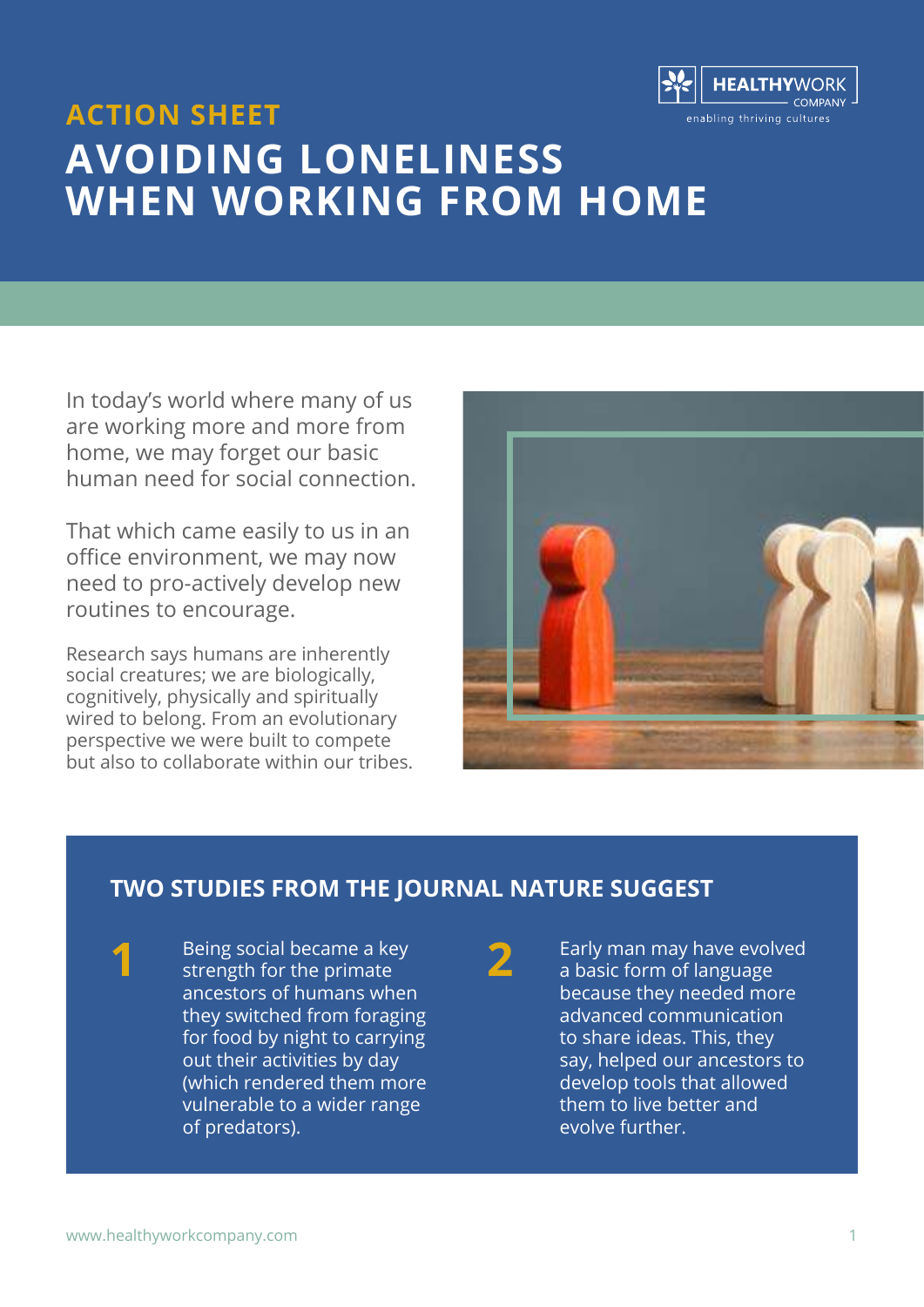# **DEVELOPING SELF AWARENESS**

Some of us need greater connection than others. Even the most introverted among us will benefit (happiness wise) from three more social interactions a week (according to researcher Sonja Lyubomirski).

We may change over time, but at our core we may find we are greater:

**EXTROVERTS** People who get their energy from being with other people

**INTROVERTS** People who get their energy from being alone

**AMBIVERTS** People who need a balance of both extrovert and introvert





#### **WHICH ONE ARE YOU?**

Are you an extrovert or an introvert? Find out with a quiz like this:

**[https://ideas.ted.com/quiz-are-you-an-extrovert-introvert-or-ambivert/](https://ideas.ted.com/quiz-are-you-an-extrovert-introvert-or-ambivert/
)**

### **OTHER QUESTIONS TO ASK OURSELVES**

- That feeling of emerging anxiety could it be to do with lack of connection?
- How much connection do you need are you more introvert/extrovert/ambivert?
- Do you have people in your life to turn to in an emergency e.g. health?
- Do you know who the most important people in your life are?
- Do you hang on to friends because you have known them a long time but they drain your energy?
- How energised/relaxed do you feel after meeting a particular friend?
- Do you lack confidence when it comes to chatting to strangers?
- Do you prefer big groups or small ones/one to one?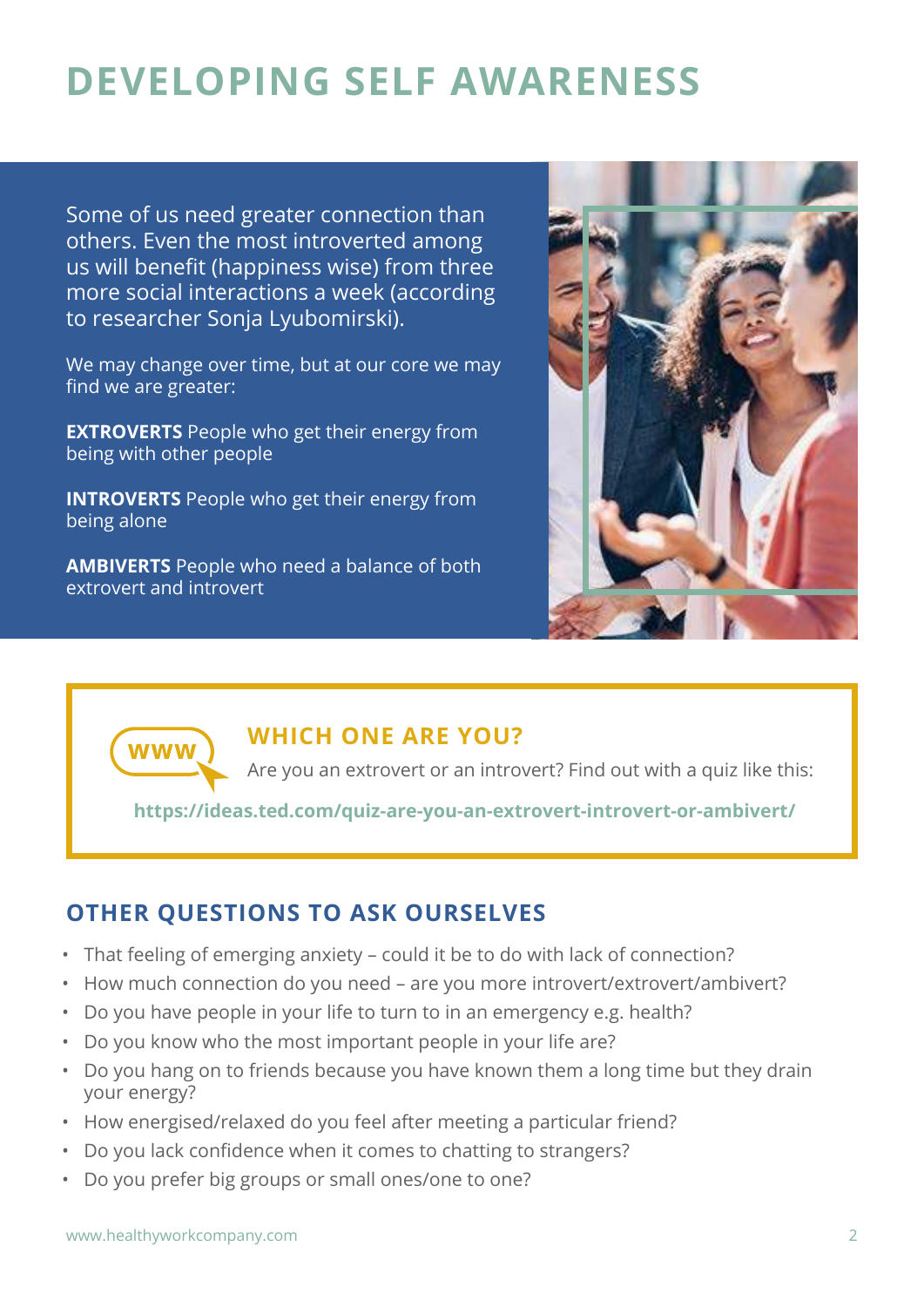

# **HOW DO I PREVENT LONELINESS?**

### **DEVELOP CLOSE RELATIONSHIPS**

- Ask more questions and be more vulnerable
- Trust is built when you are authentic, empathetic and perceived as competent
- You can create the conditions for belonging when you are open and vulnerable as well as when you are empathetic toward others
- Develop listening skills this signals acceptance and helps ensure the people around you feel safe, by asking questions, listening and demonstrating focused attention.
- Having deep/meaningful conversation leads to greater life satisfaction

#### **MORE SMALL TALK**

Studies show more day-to-day interactions with other people - even sharing a quick smile with a stranger in a coffee shop - are associated with greater feelings of belonging and subjective well-being.

- Be the first to smile or to pay a compliment (with a question at the end). If they don't engage it has nothing to do with you
- Engage with strangers and acquaintances "the brief, micro interactions we all have on a daily basis – can have amazing benefits as well, with reduced rates of depression." (Sharp, UT Sydney)
- "Theory of weak ties", people who have many acquaintances beyond their close networks tend to be happier than those with smaller networks. (Granovetter, 1973)